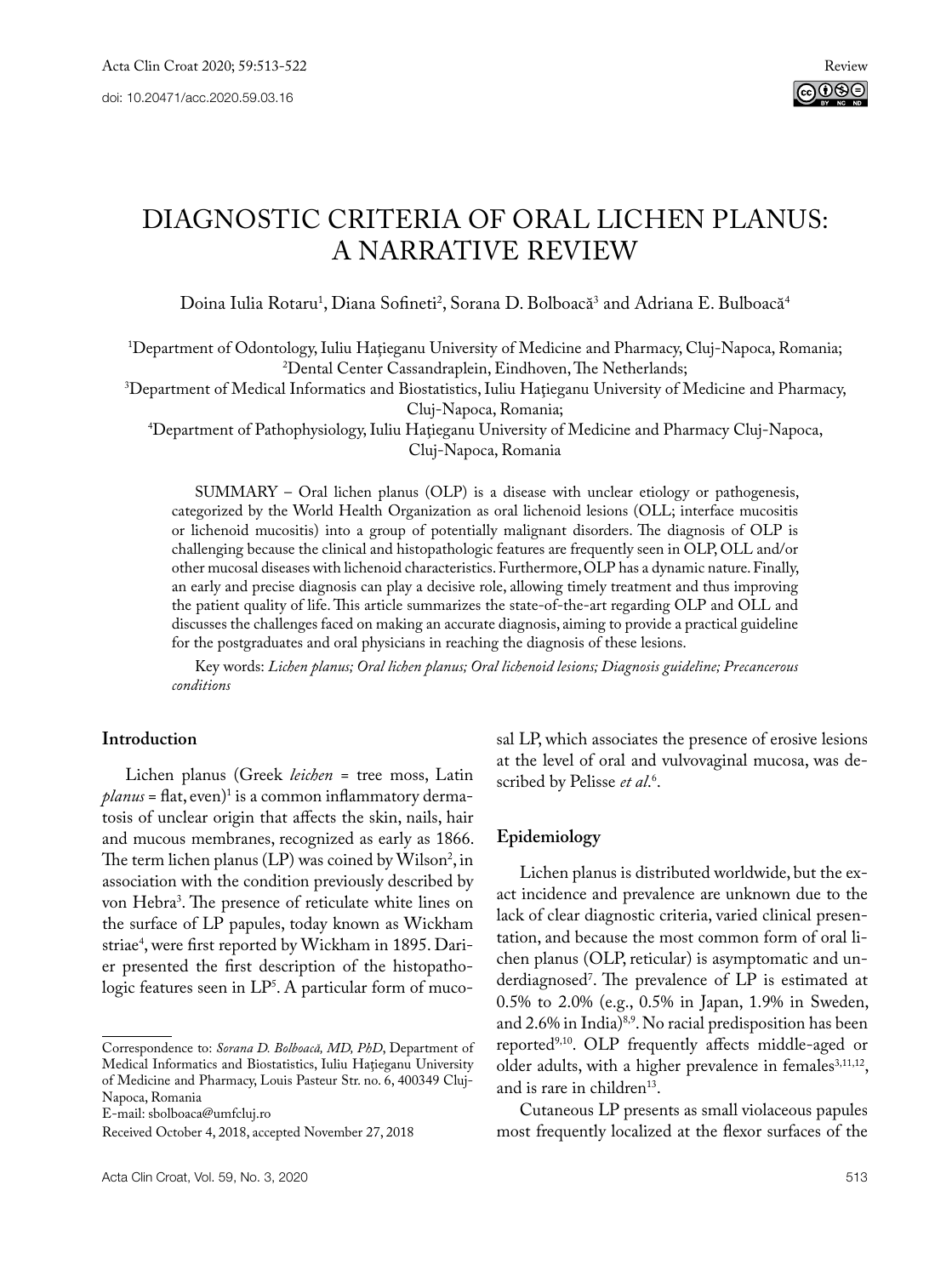limbs. The 6 'Ps' of LP are 'Pruritic, Purple, Polygonal, Planar, Papules, and Plaques'14. The lesions are usually bilateral with relatively symmetric appearance.

Oral lichen planus can occur solitary or with simultaneous cutaneous or mucosal manifestations (e.g., genital area, gastrointestinal tract, eyes, etc.)15. Oral lesions are usually bilateral, often symmetric, and most commonly involve buccal mucosa (80%-90% of OLP cases), gingiva and tongue<sup> $7,16$ </sup>. Unilateral presentation of oral lesions is atypical<sup>7</sup>, and localizations on the palate, lip, and floor of the mouth are atypical<sup>7,16</sup>.

# **Etiology**

The etiology remains uncertain, but external and internal agents are believed to be associated with OLP. The most incriminate external agents are a virus (mostly hepatitis C virus<sup>18,19</sup>), certain medications (such as nonsteroidal anti-inflammatory drugs; ibuprofen, diclofenac, naproxen, indomethacin, aspirin, etc.), antihypertensives (ß-blockers, thiazides, angiotensin-converting enzyme inhibitors), antirheumatics, antimalarials, gold salts, penicillamine, or retroviral therapies<sup>7,20,21</sup>, metallic materials<sup>22,23</sup>, and/or trauma. Among internal agents, stress and heat shock protein antigen expression have received most attention<sup>7,24,25</sup>. Other etiologic factors associated with OLP include genetic predisposition, diabetes, hypertension, and infections<sup>7,24,25</sup>.

Several mechanisms of its pathogenesis have been proposed, i.e. antigenic cell-mediated immune response<sup>26</sup>, nonspecific mechanisms<sup>27</sup>, and autoimmune response<sup>26,28</sup>.

The risk of malignant transformation of OLP ranges from 0.4% to 12.5%29,31, the highest rate of transformation being reported for erythematous and erosive lesions<sup>7,9,32</sup>. In 2005, the World Health Organization (WHO) through the Global Oral Health Program classified OLP as a premalignant condition<sup>33</sup>. The malignant potential of OLP is still debated due to the lack of consensus on accurate diagnostic criteria, thus the diagnosis being based only on clinical presentation in some cases<sup>30,34</sup>.

# **Pathogenesis**

Oxidative stress has been reported as being involved in OLP35,36. Saliva contains several antioxidants

(uric acid, glutathione, and ascorbic acid) and its defensive mechanism is called salivary antioxidant system37,38. Some researchers have shown lower salivary and plasma levels of total antioxidant status in erosive LP patients as compared with healthy controls. The inflammatory cellular infiltrate in LP, which consists mainly of CD4+ lymphocytes, is a well-known source of reactive oxygen species<sup>39</sup>.

# **Clinical Presentation**

Oral lichen planus is usually bilateral $40-43$ , symmetric or asymmetric, located on buccal mucosa, tongue, lips and/or gingiva, with fine white lines forming a lace-like network (known as Wickham's striae as a highly characteristic feature of OLP). The presence of Wickham's striae is a pathognomonic feature to define a lesion as LP<sup>44</sup>.

Three OLP white forms (reticular, papular and plaque-like) and three OLP red forms (erosive (ulcerated), atrophic (erythematous) and bullous) have been reported in the literature<sup>45,46</sup>. The most common forms are reticular, erosive, papular and plaque-type, whereas the atrophic and bullous types are less frequently seen. Clinical types of OLP may occur alone or in various combinations27,33,47. No symptoms are reported for reticular lesions, whereas burning sensation and pain are reported for atrophic, erosive and bullous OLP lesions<sup>48</sup>.

The following four types of oral lichenoid lesions (OLL) are known to date<sup>30,33,49</sup>: lichenoid lesions in chronic graft-*versus*-host disease (cGVHD), oral lichenoid contact hypersensitivity reaction (OLCHR), oral lichenoid drug reactions (OLDR), and lesions with lichen planus-like aspect but missing one or several clinical characteristics (e.g., lichen planus pemphigoid, chronic ulcerative stomatitis, lupus erythematosus). Thickened white hyperkeratotic lesions with atypical localization, which typically have a straight topographic relation to the causative agent are typical for  $OLL^{33,50}$ .

Oral squamous cell carcinoma (OSCC) could have a precursor in OLP or OLL, both bearing a risk of malignant transformation<sup>28,30,51,52</sup>, but this risk is small  $(1.1\%$  of patients with OLP develop OSCC) $30,53$ . Erosive OLP, especially tongue lesions $54$ , commonly progresses into OSCC<sup>55,56</sup>.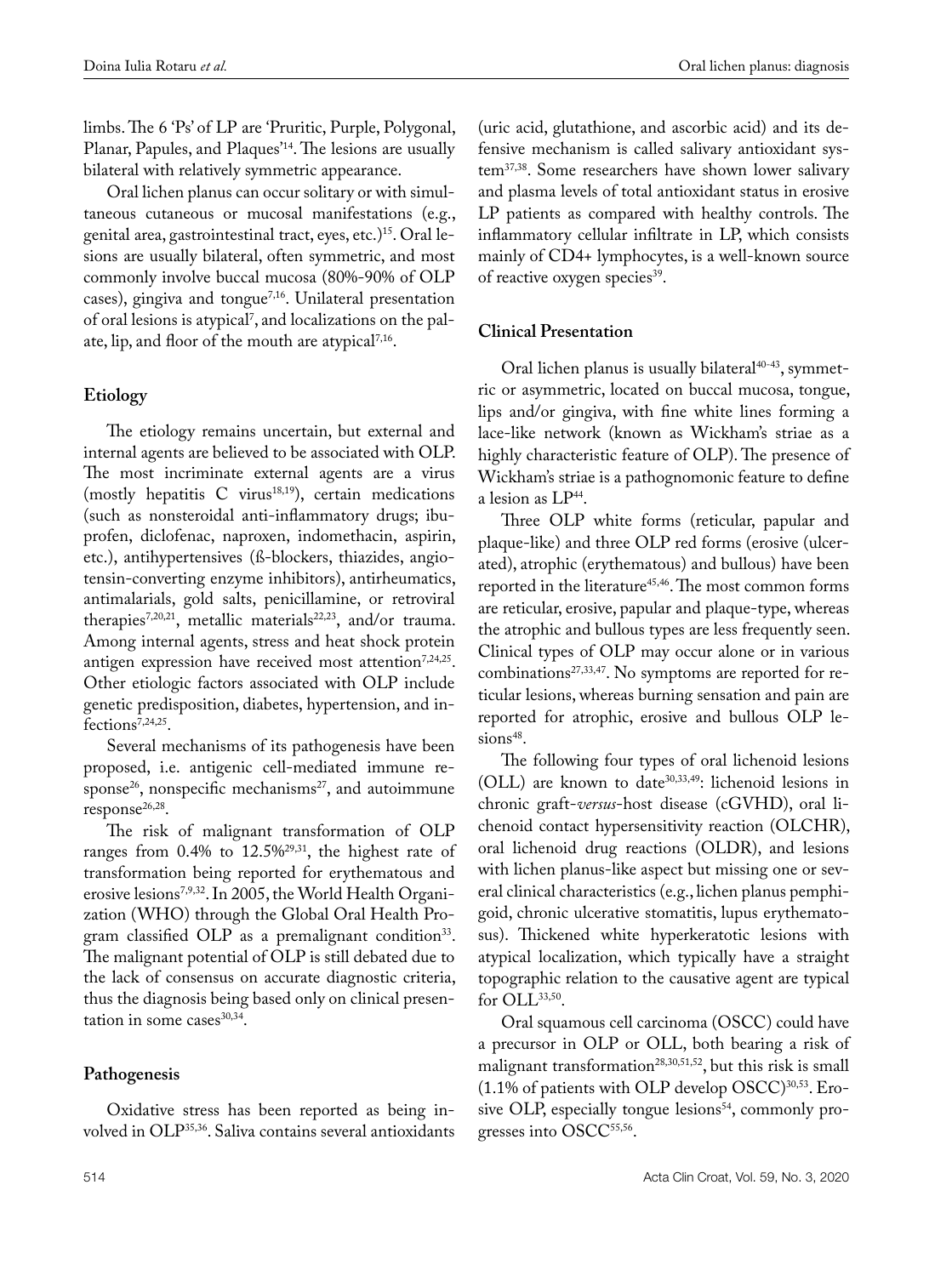A higher risk of malignant transformation is reported in patients with OLL<sup>28,57</sup>; the risk increases if the patient is smoker, alcoholic, or infected with hepatitis C virus<sup>30,57</sup>. Although the risk of malignant transformation in patients with OLP and OLL is comparatively lower than for other potentially malignant disorders, active follow-up of all patients is mandatory<sup>30,57</sup>.

A reliable diagnosis of OLP and OLL has proved challenging due to both dynamic nature of the lesions and similar clinical and histologic appearances in various conditions<sup>30</sup>. Thorough medical history of the patient along with complete mucocutaneous examination before particular diagnostic tests<sup>58</sup>, and due knowledge of the clinical and pathological variations of OLP and OLL are essential to make an accurate diagnosis.

# **Diagnostic Criteria**

Significant changes have been made over years concerning the diagnosis of OLP. According to the WHO, there is a lack of clinical and histologic criteria for both OLP and OLL<sup>59</sup>. Diagnostic criteria for OLP were established in 1978 by the WHO<sup>59</sup>. Modified criteria were published in 2003 by van der Meij and van der Waal<sup>60</sup>, while the newest diagnostic approach for these lesions was published in 2016 (Table 1). Rad *et*  al.<sup>61</sup> compared the criteria set by the WHO in 1978<sup>59</sup> with those modified by van der Meij and van der Waal<sup>60</sup>. Hiremath *et al*. have reported on a mild to moderate clinico-pathologic correlation in definitive diagnosis of OLP and recommended the association of the clinical and histopathologic features for definitive diagnosis<sup>62</sup>. The latest modified classification<sup>33</sup> includes those clinical and histopathologic characteristics able to discriminate between LP and lichenoid reactions correctly.

The clinical (history and presentation), histopathologic, immunofluorescence, biomarkers, reflectance confocal microscopy, fluorescence spectroscopy, and/or therapeutic probation features detailed below support the diagnosis of OLP and OLL.

# *Clinical history*

Oral lichen planus can be associated with stress (e.g., extension of OLP with lengthy emotional stress, increased levels of psychosocial and/or emotional stress) and/or psychological problems (especially de-

pression and anxiety). Furthermore, an association with immune mediated disorders (e.g., alopecia areata, dermatomyositis, lichen *sclerosus et atrophicus*, morphea, myasthenia gravis, primary biliary cirrhosis, ulcerative colitis, or vitiligo)<sup>9,63-65</sup> could be observed.

Oral lichenoid lesions can present in three forms according to the associated conditions<sup>49</sup>, as follows: post allogeneic bone marrow transplantation (lichenoid lesions in cGVHD), dental restorations (checking the cytotoxicity of dental materials is mandatory $66$ ), habits of using cinnamon-containing foods or oral hygiene products (e.g., toothpaste, mouthwashes; oral lichenoid contact hypersensitivity, OLCH), or drug therapy, systemic or topical application (oral lichenoid drug reaction, OLDR), etc.

Temporal relationship between the above-mentioned elements from clinical history and the onset of oral lesions is observed.

### *Clinical presentation*

The appearance and distribution of lesions should be considered on making the diagnosis (Table 2). OLP is frequently asymptomatic (NEOLP) or with oral symptoms such as mild burning sensation to debilitating pain which interferes with speech, chewing and swallowing (EOLP). OLP could be associated with cutaneous lesions (15% of OLP patients develop cutaneous lesions<sup>49</sup>, which appear as purplish papules of 2-3 mm in diameter, with a glistening surface marked by minute fine striae, typically located on the flexor surface of the wrists and forearms, usually itchy. Skin lesions help but are not essential for making the diagnosis of OLP67), or with other mucosal manifestations such as genital lesions (~20% of OLP patients have concomitant genital lesions<sup>33</sup>), gastrointestinal lesions<sup>68-70</sup>, and, lesions at the level of the conjunctiva of the eyes<sup>71-73</sup>.

The following aspects are seen in all patients with OLP or OLL<sup>33</sup>:

- the patient has multiple oral lesions or only a single isolated one;
- where the lesion(s) is/are located (list the site/ sites of involvement);
- the lesion(s) is/are limited to an area with direct contact with/adjacent to dental restoration; and
- clinical aspect of the lesion/lesions: white striations, papules, diffuse redness, ulceration surrounded by white striations or plaques, white plaques without redness, or other appearance.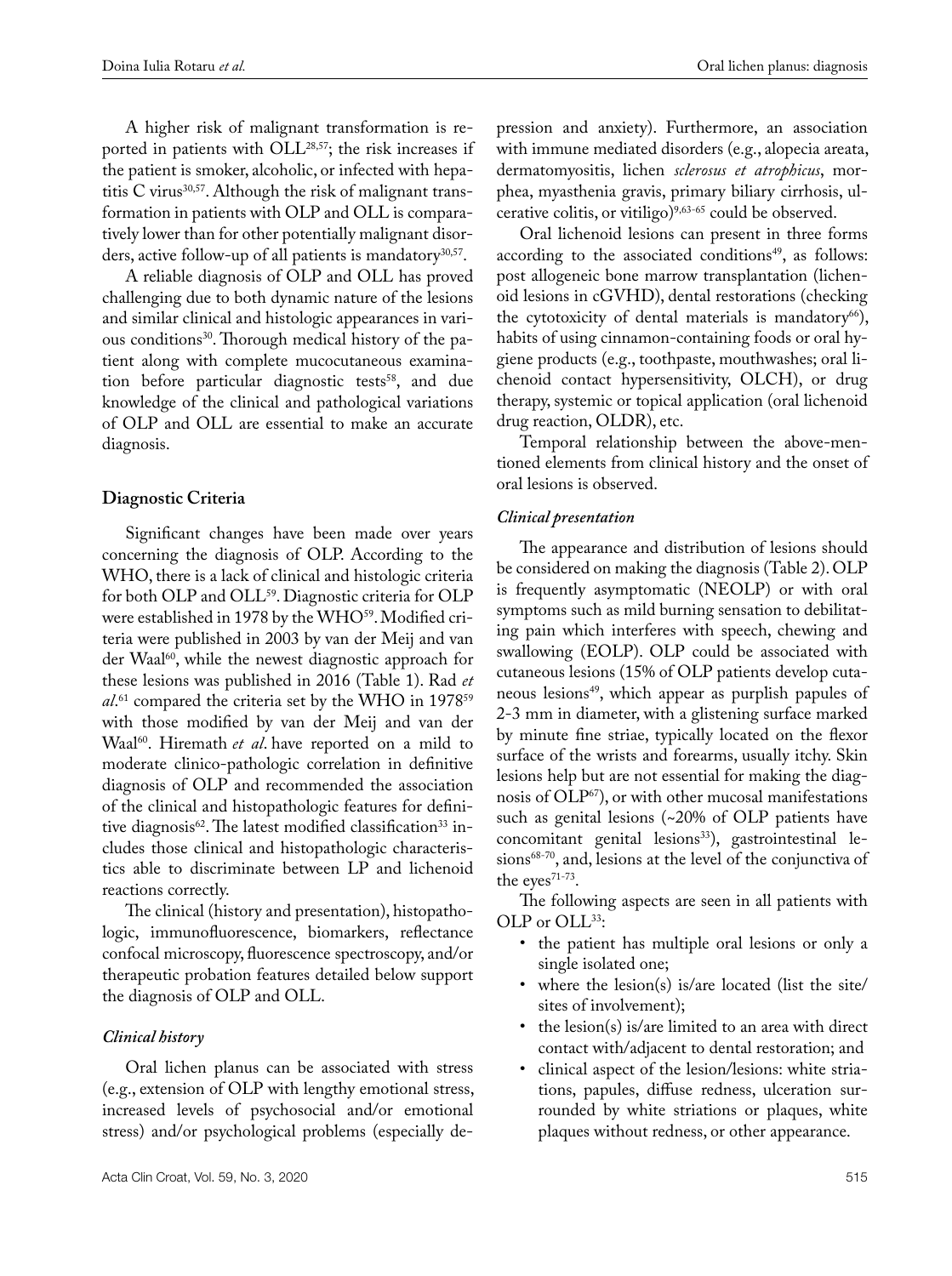| Clinical criteria                                                                                                                                                                                                                                                                                                                                                                                                                                                                          | Histopathologic criteria                                                                                                                                                                                                                                                                                                                                                                                                                                                                 |  |  |
|--------------------------------------------------------------------------------------------------------------------------------------------------------------------------------------------------------------------------------------------------------------------------------------------------------------------------------------------------------------------------------------------------------------------------------------------------------------------------------------------|------------------------------------------------------------------------------------------------------------------------------------------------------------------------------------------------------------------------------------------------------------------------------------------------------------------------------------------------------------------------------------------------------------------------------------------------------------------------------------------|--|--|
| World Health Organization, 1978 <sup>59</sup>                                                                                                                                                                                                                                                                                                                                                                                                                                              |                                                                                                                                                                                                                                                                                                                                                                                                                                                                                          |  |  |
| Multiple, often symmetric in distribution:<br>• white papule, reticular (gray-white lines distributed<br>as a lace-like network), annular, or plaque-type lesions<br>• central papules with radiating gray-white lines<br>• atrophic lesions with or without erosion<br>• bullae (rare)                                                                                                                                                                                                    | • thickened orthokeratinized or parakeratinized layer<br>in usually keratinized sites; very thin layer may be<br>observed when it appears in ordinarily nonkeratinized<br>sites<br>• Civatte bodies localized at the basal, epithelium<br>and superficial layers of the connective tissue<br>· well-defined, band-like zone<br>· cellular infiltration (lymphocytes) at the level<br>of the connective tissue (superficial layer)<br>· liquefaction degeneration in the basal cell layer |  |  |
| van der Meij and van der Waal, 200360<br>Bilateral, more or less symmetric lesions                                                                                                                                                                                                                                                                                                                                                                                                         | · cellular infiltration (mainly lymphocytes)                                                                                                                                                                                                                                                                                                                                                                                                                                             |  |  |
| • reticular pattern of the lace-like network as gray-white<br>lines<br>• erosive, atrophic, bullous and plaque-type lesions just<br>in the presence of reticular lesions elsewhere in the<br>oral mucosa<br>All other lesions that resemble OLP but do not meet the<br>criteria mentioned above are called 'clinically compatible                                                                                                                                                          | as a well-defined band-like zone that is confined to<br>the superficial layer of the connective tissue<br>• basal cell layer with signs of liquefaction degeneration<br>· absence of epithelial dysplasia<br>When the histopathologic features are not so obvious,<br>the term 'histopathologically compatible with' is applied                                                                                                                                                          |  |  |
| with'<br>American Academy of Oral and Maxillofacial Pathology, 2016 <sup>33</sup>                                                                                                                                                                                                                                                                                                                                                                                                          |                                                                                                                                                                                                                                                                                                                                                                                                                                                                                          |  |  |
| Multifocal symmetric distribution<br>• white and red lesions exhibiting one or more<br>of the following forms:<br>• reticular/papular<br>· atrophic (erythematous)<br>· erosive (ulcerative)<br>• plaque<br>• bullous<br>• lesions are not exclusively localized<br>• to the sites of smokeless tobacco placement<br>• adjacent to and in contact with dental restorations<br>• lesion onset does not correlate with<br>• the start of a medicine<br>• use of cinnamon-containing products | • band-like or patchy, predominately lymphocytic<br>infiltrate in the lamina propria confined to the<br>epithelium-lamina propria interface<br>· basal cell liquefactive (hydropic) degeneration<br>• lymphocytic exocytosis<br>· absence of epithelial dysplasia<br>· absence of verrucous epithelial architectural change                                                                                                                                                              |  |  |

*Table 1. Diagnostic criteria for oral lichen planus: changes over time*

A significant weight on making clinical and definitive diagnosis of OLP lesions has the modification of clinical appearance (including unilateral or bilateral distribution), as well as changes of routines<sup>80</sup>.

# *Histopathologic diagnosis*

The following aspects are essential regarding the histopathologic diagnosis of OLP and OLL<sup>33</sup>:

• one tissue sample is sufficient for typical lesions; samples from multiple areas with different mucosal clinical features are needed in case of atypical oral lesions;

- • clinical information must accompany biopsy specimen (anatomic site of lesions, clinical history, and lesion type);
- • histopathologic features are variable, depending on anatomic sites, clinical type, and the stage of disease activity and/or novel treatments; and
- • microscopic diagnosis of OLP and OLL lacks consensus.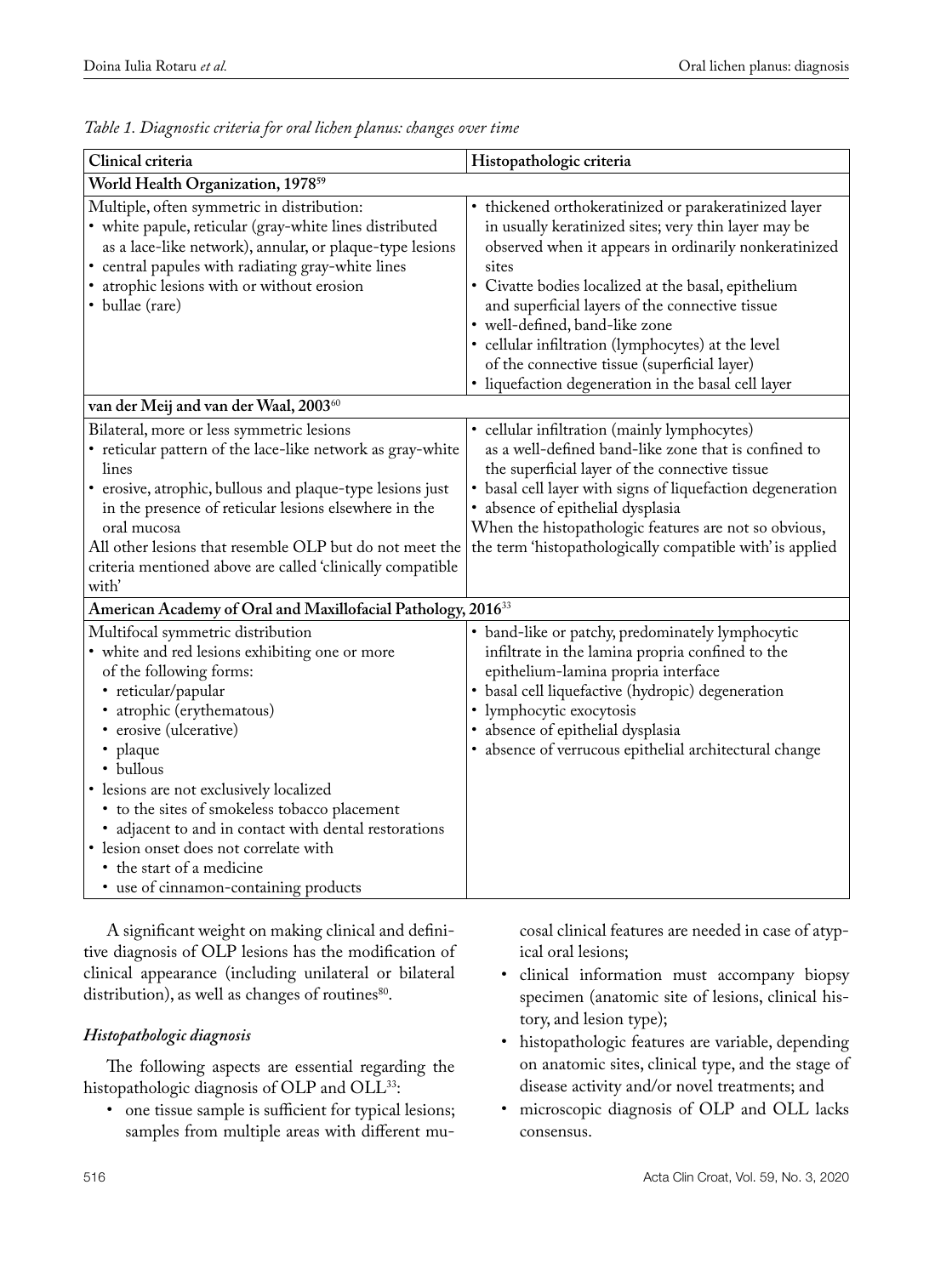|              | Oral lichen planus                                                                                                                                                                                                                                                                                                                                                                                                                                                                                                                                                                                                                                                                                                                                                                                                                                                                                         | Oral lichenoid lesions                                                                                                                                                                                                                                                                                                                                                                                                                                                                                                                                                                                                                                                                                                                                                                                                                                                 |
|--------------|------------------------------------------------------------------------------------------------------------------------------------------------------------------------------------------------------------------------------------------------------------------------------------------------------------------------------------------------------------------------------------------------------------------------------------------------------------------------------------------------------------------------------------------------------------------------------------------------------------------------------------------------------------------------------------------------------------------------------------------------------------------------------------------------------------------------------------------------------------------------------------------------------------|------------------------------------------------------------------------------------------------------------------------------------------------------------------------------------------------------------------------------------------------------------------------------------------------------------------------------------------------------------------------------------------------------------------------------------------------------------------------------------------------------------------------------------------------------------------------------------------------------------------------------------------------------------------------------------------------------------------------------------------------------------------------------------------------------------------------------------------------------------------------|
| Appearance   | Two or more types of OLP can co-occur<br>in a patient $27,33,47,74-76$<br>· reticular: most common; lacy white streaks<br>(Wickham striae) surrounded by well-defined<br>erythematous borders and lesions can cause<br>roughness and reduced mucosal flexibility<br>• papular: small white pinpoint papules that<br>may coalesce<br>plaque-like: large, homogeneous white patches<br>• erosive: atrophic or erythematous ulcerations,<br>erosions of the mucosa, faint radiating white<br>striae<br>• atrophic: atrophic lesions surrounded by<br>erythema with radiating white striae. It<br>presents as 'desquamative gingivitis' when<br>gingiva is involved<br>• bullous: fluid-filled lesions<br>Non-erosive OLP lesions (reticular, papular<br>and plaque-like) are frequently<br>asymptomatic <sup>33,45,47,74,75</sup> as compared to erosive<br>OLP (EOLP, the other three lesions) <sup>77</sup> | Occur in different forms similar to OLP <sup>49,77</sup><br>• erythematous<br>• reticular: chronic graft vs. host disease,<br>oral lichenoid drug reaction<br>plaque-like: chronic graft vs. host disease<br>atrophic: oral lichenoid drug reaction<br>· erosive: chronic graft vs. host disease, oral<br>lichenoid drug reaction                                                                                                                                                                                                                                                                                                                                                                                                                                                                                                                                      |
| Distribution | Bilateral and symmetric distribution of oral<br>$lcsions^{27,47,74,75}$<br>· reticular: posterior buccal mucosa bilaterally<br>(usually), could spread forward almost to the<br>commissures; it may also involve the lateral<br>and dorsal surface of the tongue, the gingiva,<br>and the vermilion border<br>papular: buccal mucosa<br>plaque-like: dorsal surface of the tongue<br>(frequently), or bilateral posterior buccal<br>mucosa<br>• atrophic/erosive: often bilateral and<br>symmetric. When EOLP involves gingival<br>mucosa it is called 'desquamative gingivitis'                                                                                                                                                                                                                                                                                                                           | Atypical sites (such as the palate) and frequently<br>with straight topographic relation to the<br>causative agent <sup>79</sup> :<br>• chronic graft vs. host disease <sup>33</sup> : any oral<br>mucosal sites<br>• oral lichenoid contact hypersensitivity<br>reaction <sup>33</sup> : in contact with dental restoration,<br>at the level of buccal mucosa and/or lateral<br>border of the tongue<br>• oral lichenoid drug reaction <sup>33</sup> : single oral<br>lesion (unlike bilateral, symmetric, and<br>multifocal presentations of OLP lesions)<br>· lichen planus pemphigoides <sup>33</sup> : buccal mucosa<br>and gingiva<br>· chronic ulcerative stomatitis <sup>33</sup> : gingiva<br>(may look like desquamative gingivitis),<br>tongue, and buccal mucosa<br>• lupus erythematosus <sup>33,37</sup> : hard palate, buccal<br>mucosa, and/or gingiva |

*Table 2. Appearance and distribution of oral lichen planus (OLP) and oral lichenoid lesions (OLL)*

A diffuse lymphocytic infiltrate mixed with plasma cells, and eosinophils are observed in the case of oral lichenoid drug reactions (OLDRs). Furthermore, inflammatory infiltrates frequently extend to the deeper connective tissue layer and a perivascular inflammatory cell infiltrate is often seen<sup>33,77</sup>. Similar microscopic features are observed in oral lichenoid

contact hypersensitivity reactions (OLCHRs) and OLDRs<sup>33,77</sup>.

Nonspecific microscopic features such as hydropic degeneration of basal epithelial cells and low intensity lymphocytic infiltrate mixed with plasma cells and eosinophils in the lamina propria is seen in the case of cGVHD33,77. Lichen planus pemphigoides, as well as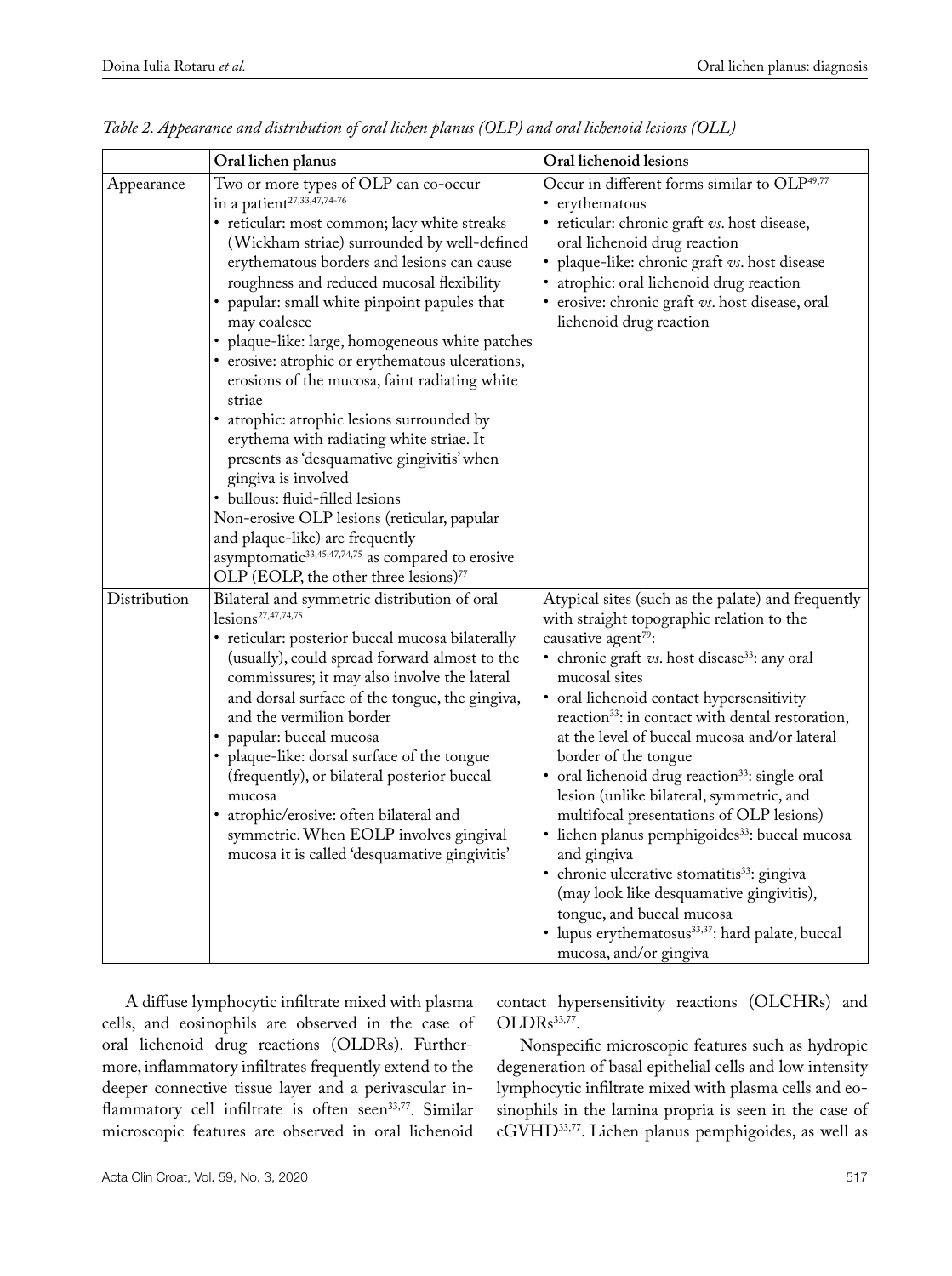chronic ulcerative stomatitis have histopathologic characteristics similar to those of OLP33,77. In lupus erythematosus, the histopathologic features of oral lesions are similar to those found in OLP, OLDR, and OLCHR33,77. Mast cells are increased in OLP as compared to oral lichenoid reactions<sup>81</sup>.

### *Immunofluorescence assessment*

Direct immunofluorescence (DIF) adds value to the diagnosis whenever the clinical and pathologic information is insufficient to support the diagnosis of OLP but increases the cost of diagnosis<sup>33</sup>. DIF can distinguish erosive or rare bullous OLP from pemphigus vulgaris, benign mucous membrane pemphigoid, dermatitis herpetiformis, and linear immunoglobulin A (IgA) disease. DIF sees the shaggy expression of fibrinogen in the basement membrane zone, deposition of immunoglobulin M as colloid bodies, and deposition of C3 in granular and linear patterns in OLP33,82. Furthermore, DIF finding in the perilesional tissue demonstrates a shaggy deposit of [fibrin](https://www.sciencedirect.com/topics/medicine-and-dentistry/fibrin) at the [base](https://www.sciencedirect.com/topics/medicine-and-dentistry/basement-membrane)[ment membrane zone](https://www.sciencedirect.com/topics/medicine-and-dentistry/basement-membrane) in OLDR and IgM-positive cytoid bodies similar to those in OLP33.

The findings of DIF in OLCHR and cGVHD are similar to that of OLP and are the same in lichen planus pemphigoides and mucous membrane pemphigoid. DIF of the perilesional tissue in chronic ulcerative stomatitis reveals deposition of IgG autoantibodies in a speckled and/or granular pattern (also known as stratified epithelium specific-antinuclear antibody (SES-ANA) pattern) in the nuclei of basal and parabasal epithelial cells. DIF of tissue specimen shows granular or shaggy deposits of IgG, IgM, and/or C3 at the basement membrane zone in lupus erythematosus<sup>33,77</sup>.

Indirect immunofluorescence (IIF) is not useful in the diagnosis of OLP and shows negative results. An IIF 'string of pearls' pattern, an annular fluorescent deposit of serum antibodies, indicates OLDR. Negative IIF results are also seen for OLCHR, cGVHD, and discoid lupus erythematous. Deposits of immunoglobulins, frequently IgG, and C3 at the basement membrane zone (~80% of the cases) are identified by IIF in the case of lichen planus pemphigoides.

# *Other diagnostic methods*

Combinations of several salivary proteins such as complement component C3c, fibrinogen fragment D, and cystatin SA have been reported as salivary biomarkers for the diagnosis of OLP83,84.

*In vivo* reflectance confocal microscopy offers a real-time virtual biopsy of the tissues and has been used to differentiate OLP from other clinical entities.

A pilot study suggests that time-resolved fluorescence spectroscopy is a promising technology for the development of a novel OLP diagnostic technique<sup>85</sup>.

The resolution of OLLs (OLCH, OLDR) after identification and elimination of the trigger (in months or even longer) could indicate positive diagnosis (therapeutic probation). For a clear and precise definitive diagnosis, a thorough history and clinical features of lesions should be correlated with complex testing including histopathology, DIF, IIF, and cutaneous patch testing. Furthermore, diagnostic process of OLP and OLL demands continuous follow-up and, if necessary, additional biopsies for histopathologic evaluation and immunofluorescence tests.

# *Diagnostic challenges*

Oral lichenoid lesions can be a diagnostic challenge for clinicians. A variety of diseases may have the same or very similar clinical and histopathologic features. Oral lesions associated with cGVHD, chronic ulcerative stomatitis, lichenoid drug reactions, and even lichenoid contact hypersensitivity have the same clinical characteristics as those of idiopathic OLP. Other disorders such as mucous membrane pemphigoid, lupus erythematosus, and proliferative verrucous leukoplakia can also mimic OLP. Furthermore, histopathologic features depend on anatomic sites of lesions, clinical type, and previous treatments. Accordingly, clinical information must accompany biopsy specimens.

# **Concluding Remarks**

Oral lichen planus is a disease with unclear etiology or pathogenesis, and with unclear premalignant potential. Accurate diagnosis certainly is of paramount importance for effective management and future studies of new therapeutic options. Valid research is needed, and designs of a homogeneous group of patients with OLP could lead to more accurate diagnosis strategies, unanimously accepted and applied.

Diagnosis of OLP is established by clinical examination with histopathologic confirmation. Direct im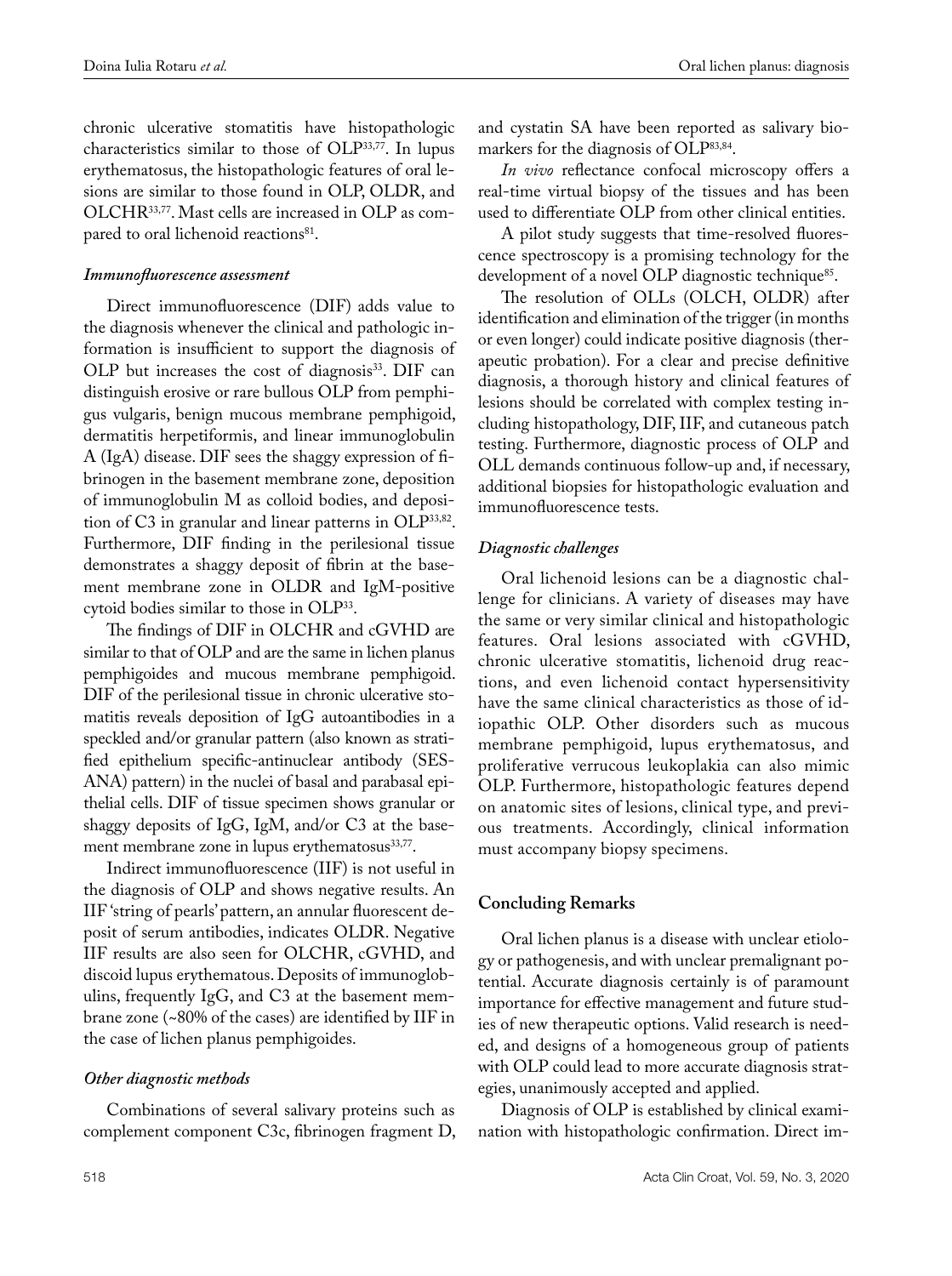munofluorescence examination is used to rule out particular autoimmune diseases (e.g., pemphigus, pemphigoid).

Histopathologic diagnosis confirms the clinical diagnosis of OLP. The correlation between clinical and histopathologic diagnosis is crucial for definitive diagnosis of OLP. OLP necessitates additional biopsy for direct immunofluorescence assessment and/or histopathologic evaluation, so continued clinical follow-up after the initial biopsy is essential.

Oral lichenoid lesions must be distinguished from OLP by two factors. First, the association with the administration of a drug, contact with a metal or foodstuff, or presence of a systemic disease must be verified. Second, elimination of the offending agent leads to resolution of the OLL.

### **References**

- 1. Daoud M, Pittelkow M. Lichen planus. In: Goldsmith L, Katz SI, Gilchrest BA, Paller AS, Leffell DJ, Wolff K (Eds.). Fitzpatrick's Dermatology in General Medicine. New York, USA: McGraw-Hill, 2012.
- 2. Wilson E. On lichen planus. J Cutan Med Dis Skin. 1869; 3:117-32.
- 3. Schifter M, Fernando SL, Li J. Oral lichen planus. In: Fernando SL (Ed.). Skin Biopsy – Diagnosis and Treatment. InTech, 2013; pp. 149-75. Available from: http://www.intechopen. com/books/skin-biopsy-diagnosis-and-treatment/oral-lichenplanus (cited June 3, 2017)
- 4. Wickham LF. Sur unsigne pathognomonique delichen du Wilson (lichen plan) stries et punctuations grisatres. Ann Dermatol Syph. 1895;6:17-20. (in French)
- 5. Black MM. The pathogenesis of lichen planus. Br J Dermatol. 1972;86:302-5. https://doi.org/10.1111/j.1365-2133.1989. tb01328.x
- 6. Pelisse M, Leibowitch M, Sedel D, Hewitt J. A new vulvovagino-gingival syndrome. Plurimucous erosive lichen planus. Ann Dermatol Venereol. 1982;109(9):797-8. (in French)
- 7. Schlosser BJ. Lichen planus and lichenoid reactions of the oral mucosa. Dermatol Ther. 2010;23:251-67. https://doi.org/ 10.1111/j.1529-8019.2010.01322.x
- 8. Edwards PC, Kelsch R. Oral lichen planus: clinical presentation and management. J Can Dent Assoc. 2002;68:494-9.
- 9. Ismail SB, Kumar SK, Zain RB. Oral lichen planus and lichenoid reactions; etiopathogenesis, diagnosis, management and malignant transformation. J Oral Sci. 2007;49:89-106. https:// doi.org/10.2334/josnusd.49.89
- 10. Shekar C, Ganesan S. Oral lichen planus: review. J Dent Sci Res. 2011;2(1):62-87. https://doi.org/10.4103/0975-5950.85847
- 11. Gorouhi F, Davari P, Fazel N. Cutaneous and mucosal lichen planus: a comprehensive review of clinical subtypes, risk factors, diagnosis, and prognosis. Sci World J. 2014;2014:742826. http://dx.doi.org/10.1155/2014/742826
- 12. Au J, Patel D, Campbell JH. Oral lichen planus. Oral Maxillofac Surg Clin North Am. 2013;25:93-100. https://doi. org/10.1016/j.coms.2012.11.007.
- 13. Scully C, de Almeida OP, Welbury R. Oral lichen planus in childhood. Br J Dermatol. 1994;130:131-3. https://doi.org/ 10.1111/j.1365-2133.1994.tb06905.x
- 14. Kumar V, Abbas A, Aster J. Robbins & Cotran Pathologic Basis of Disease. 8<sup>th</sup> edn. Philadelphia, USA: Saunders, 2009.
- 15. Eisen D. The evaluation of cutaneous, genital, scalp, nail, esophageal, and ocular involvement in patients with oral lichen planus. Oral Surg Oral Med Oral Pathol Oral Radiol Endod. 1999;88(4):431-6. https://doi.org/10.1016/S1079- 2104(99)70057-0
- 16. Rice PJ, Hamburger J. Oral lichenoid drug eruptions: their recognition and management. Dent Update. 2002;29:442-7. https://doi.org/10.12968/denu.2002.29.9.442
- 17. Dudhia S, Dudhia B, Shah J. An etiological, clinical and histological study of oral lichen planus with comparative evaluation between various therapies. J Indian Acad Oral Med Radiol. 2011;23:163-8. https://doi.org/10.5005/jp-journals-10011-1211
- 18. Calvaruso V, Craxi A. Immunological alteration in hepatitis C virus infection. World J Gastroenterol. 2013;19:8916-23. https: //doi.org/10.3748/wjg.v19.i47.8916
- 19. Carrozzo M, Brancatello F, Dametto E, Arduino P, Pentenero M, Rendine S, *et al*. Hepatitis C virus-associated oral lichen planus: is the geographical heterogeneity related to HLA-DR6? J Oral Pathol Med. 2005;34:204-8. https://doi.org/ 10.1111/j.1600-0714.2005.00303.x
- 20. Khudhr AS, Di Zenzo G, Carrozzo M. Oral lichenoid tissue reactions: diagnosis and classification. Expert Rev Mol Diagn. 2014;14:169-84. https://doi.org/10.1586/14737159.20 14.888953.
- 21. Muller S. Oral manifestations in dermatologic disease: a focus on lichenoid lesions. Head Neck Pathol. 2011;5:36-40. https:// doi.org/10.1007/s12105-010-0237-8
- 22. Issa Y, Duxbury AJ, Macfarlane TV, Brunton PA. Oral lichenoid lesions related to dental restorative materials. Br Dent J. 2005;198:361-6. https://doi.org/10.1038/sj.bdj.4812176
- 23. Thornhill MH, Sankar V, Xu XJ, Barrett AW, High AS, Odell EW, *et al*. The role of histopathological characteristics in distinguishing amalgam-associated oral lichenoid reactions and oral lichen planus. J Oral Pathol Med. 2006;35:233-40. https://doi. org/10.1111/j.1600-0714.2006.00406.x
- 24. Payeras MR, Cherubini K, Figueiredo MA, Salum FG. Oral lichen planus: focus on etiopathogenesis. Arch Oral Biol. 2013; 58:1057-69. https://doi.org/10.1016/j.archoralbio.2013.04.004.
- 25. Hegarty A. Oral lichen planus: aetiology, diagnosis and treatment. Dent Nurs. 2012;8:141-6. https://doi.org/10.12968/ denn.2012.8.3.141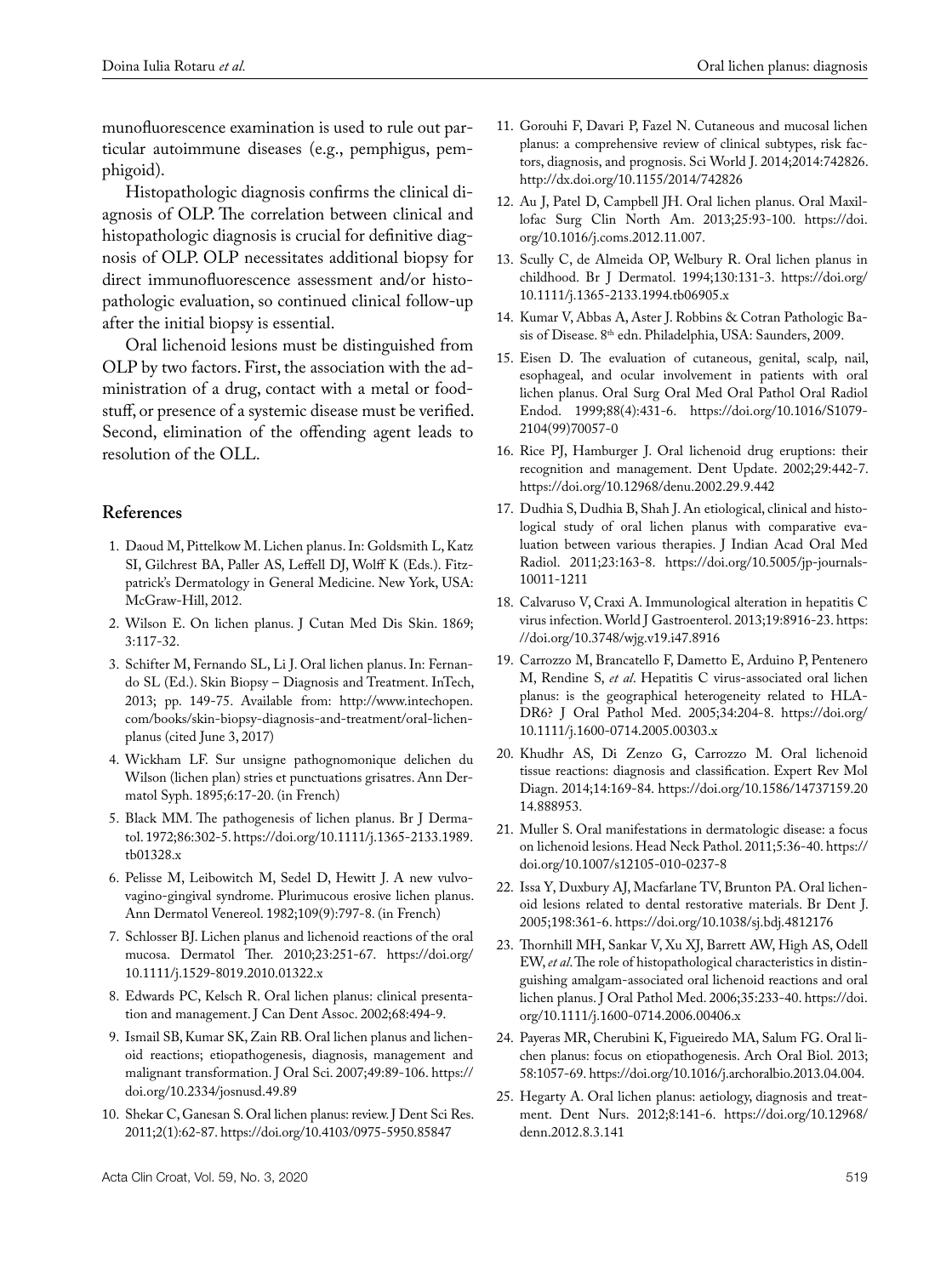- 26. Muller S. The lichenoid tissue reactions of the oral mucosa: oral lichen planus and other lichenoid lesions. In: Richardson MS, ed. Current Concepts in Head and Neck Pathology. Philadelphia, USA: Saunders, 2011; pp. 1005-26.
- 27. Sugerman PB, Savage NW, Walsh LJ, Zhao ZZ, Zhou XJ, Khan A, *et al*. The pathogenesis of oral lichen planus. Crit Rev Oral Biol Med. 2002;13:350-65.
- 28. Roopashree MR, Gondhalekar RV, Shashikanth MC, George J, Thippeswamy SH, *et al*. Pathogenesis of oral lichen planus – a review. J Oral Pathol Med. 2010;39:729-34. https://doi. org/10.1111/j.1600-0714.2010.00946.x
- 29. Lodi G, Scully C, Carrozzo M, Griffiths M, Sugerman PB, *et al*. Current controversies in oral lichen planus: report of an international consensus meeting. Part I. Viral infections and etiopathogenesis. Oral Surg Oral Med Oral Pathol Oral Radiol Endod. 2005;100:40-51. https://doi.org/10.1016/j.tripleo.2004.06.077
- 30. Fitzpatrick SG, Hirsch SA, Gordon SC. The malignant transformation of oral lichen planus and oral lichenoid lesions: a systematic review. J Am Dent Assoc. 2014;145:45-56. https:// doi.org/10.14219/jada.2013.10.
- 31. Landini G, Mylonas P, Shab IZ, Hamburger J. The reported rates of transformation of oral lichen planus. J Oral Maxillofac Surg Med Pathol. 2014;26:213-20. https://doi.org/10.1016/j. ajoms.2013.04.015
- 32. Marttila E, Uittamo J, Rusanen P, Lindqvist C, Salaspuro M, Rautemaa R. Acetaldehyde production and microbial colonization in squamous cell carcinoma and oral lichenoid disease. Oral Surg Oral Med Oral Pathol Oral Radiol. 2013;116(1): 61-8.
- 33. Cheng YS, Gould A, Kurago Z, Fantasia J, Muller S. Diagnosis of oral lichen planus: a position paper of the American Academy of Oral and Maxillofacial Pathology. Oral Surg Oral Med Oral Pathol Oral Radiol. 2016;122(3):332-54. https://doi. org/10.1016/j.oooo.2016.05.004
- 34. Lodi G, Scully C, Carrozzo M, Griffiths M, Sugerman PB, Thongprasom K. Current controversies in oral lichen planus: report of an international consensus meeting. Part 2. Clinical management and malignant transformation. Oral Surg Oral Med Oral Pathol Oral Radiol Endod. 2005;100:164-78. https://doi.org/10.1016/j.tripleo.2004.06.076
- 35. Anshumalee N, Shashikanth MC, Sharma S. Oxidative stress and oral lichen planus: a possible association? Cusp. 2007;4: 31-4.
- 36. Ergun S, Troşala SC, Warnakulasuriya S, Özel S, Önal AE, Ofluoǧlu D, *et al*. Evaluation of oxidative stress and antioxidant profile in patients with oral lichen planus. J Oral Pathol Med. 2011;40:286-93. https://doi.org/10.1111/j.1600-0714. 2010.00955.x
- 37. Battino M, Ferreiro MS, Gallardo I, Newman HN, Bullon P. The antioxidant capacity of saliva. J Clin Periodontol. 2002;29: 189-94. https://doi.org/10.1034/j.1600-051X.2002.290301x.x
- 38. Crnković D, Peco M, Gelo J. Correlation between salivary biochemical stress indicators and psychological indicators. Acta

Clin Croat. 2018;57:316-26. https://doi.org/10.20471/acc. 2018.57.02.13

- 39. Azizi A, Farshchi F. Comparison of salivary and plasma antioxidant levels in lichen planus patients and healthy subjects. J Oral Pathol Med. 2012;41:524-6. https://doi.org/10.1111/ j.1600-0714.2012.01138.x
- 40. Bandyopadhyay A, Behura SS, Nishat R, Dash KC, Bhuan L, Ramachandra S. Clinicopathological profile and malignant transformation in oral lichen planus: a retrospective study. J Int Soc Prevent Commun Dent. 2017;7:116-24. https://doi. org/10.4103/jispcd.JISPCD\_103\_17
- 41. Munde AD, Karle RR, Wankhede PK, Shaikh SS, Kulkurni M. Demographic and clinical profile of oral lichen planus: a retrospective study. Contemp Clin Dent. 2013;4:181-5. https://doi. org/10.4103/0976-237X.114873
- 42. Radochová V, Drízhal I, Slezák R. A retrospective study of 171 patients with oral lichen planus in the East Bohemia – Czech Republic – single center experience. J Clin Exp Dent. 2014; 6:e556-61. https://doi.org/10.4317/jced.51784
- 43. Irani S, Esfahani AM, Ghorbani A. Dysplastic change rate in cases of oral lichen planus: a retrospective study of 112 cases in an Iranian population. J Oral Maxillofac Pathol. 2016;20:395- 9. https://doi.org/10.4103/0973-029X.190911
- 44. Shirasuna K. Oral lichen planus: malignant potential and diagnosis. Oral Sci Int. 2014;11(1):1-7. https://doi.org/10.1016/ S1348-8643(13)00030-X
- 45. Andreasen JO. Oral lichen planus. 1. A clinical evaluation of 115 cases. Oral Surg Oral Med Oral Pathol. 1968;25:31-42.
- 46. Pindborg JJ, Reichart PA, Smith CJ, van der Waal I. Histological typing of cancer and precancer of the oral mucosa. 2<sup>nd</sup> edn. New York, USA: Springer, 1997; pp. 30.
- 47. Mollaoglu N. Oral lichen planus: a review. Br J Oral Maxillofac Surg. 2000;38:370-7. https://doi.org/10.1054/bjom.2000.0335
- 48. Eisen D. The clinical features, malignant potential, and systemic associations of oral lichen planus: a study of 723 patients. J Am Acad Dermatol. 2002;46:207-17. https://doi.org/10.1067 /mjd.2002.120452
- 49. Kamath VV, Setlur K, Yerlagudda K. Oral lichenoid lesions a review and update. Indian J Dermatol. 2015;60(1):102. https:// doi.org/10.4103/0019-5154.147830
- 50. Sugerman PB, Satterwhite K, Bigby M. Autocytotoxic T-cell clones in lichen planus. Br J Dermatol. 2000;142(3):449-56. https://doi.org/10.1046/j.1365-2133.2000.03355.x
- 51. El Naggar AK, Reichart PA. Proliferative verrucous leukoplakia and precancerous conditions, In: El-Naggar AK, Chan JKC, Grandis JR, Takata T, Slootweg PJ (Eds). WHO Classification of Head and Neck Tumours. WHO Classification of Tumours, 4th edn., 2017;9:180-1.
- 52. Ruokonen HMA, Juurikivi A, Kauppila T, Heikkinen AM, Seppänen-Kaijansinkko R. High percentage of oral lichen planus and lichenoid lesion in oral squamous cell carcinomas. Acta Odontol Scand. 2017;75(6):442-5. https://doi.org/10.1080/00 016357.2017.1332777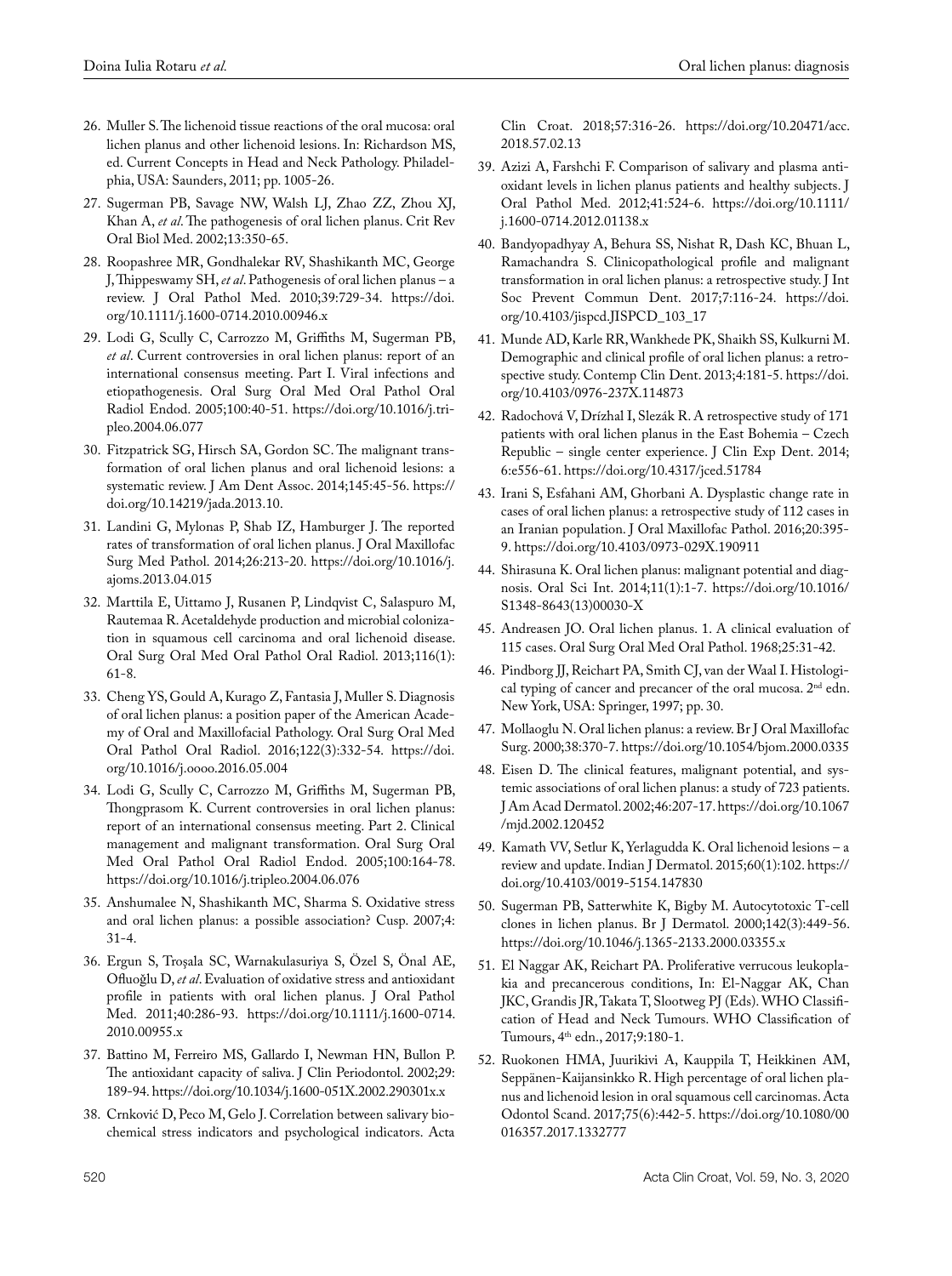- 53. Aghbari SMH, Abushouk AI, Attia A, Elmaraezy A, Menshawy A, Ahmed MS, *et al*. Malignant transformation of oral lichen planus and oral lichenoid lesions: a meta-analysis of 20095 patient data. Oral Oncol. 2017;68:92-102. https://doi. org/10.1016/j.oraloncology.2017.03.012
- 54. Bombeccari GP, Guzzi G, Tettamanti M, Giannì AB, Baj A, Pallotti F, *et al*. Oral lichen planus and malignant transformation: a longitudinal cohort study. Oral Surg Oral Med Oral Pathol Oral Radiol Endod. 2011;112(3):328-34. https://doi. org/10.1016/j.tripleo.2011.04.009
- 55. Mignogna MD, Lo Muzio L, Lo Russo L, Fedele S, Ruoppo E, Bucci E. Clinical guidelines in early detection of oral squamous cell carcinoma arising in oral lichen planus: a 5-year experience. Oral Oncol. 2001;37(3):262-7. https://doi.org/10.1016/ S1368-8375(00)00096-8
- 56. Kaplan BR. Oral lichen planus and squamous carcinoma: case report and update of the literature. R I Dent J. 1991;24(4):5-9, 11-4.
- 57. Gopalakrishnan A, Balan A, Kumar NR, Haris PS, Bindu P. Malignant potential of oral lichen planus: an analysis of literature over the past 20 years. Int J Appl Dent Sci. 2016;2:1-5.
- 58. Van der Meij EH, Reibel J, Slootweg P van der Wal JE, de Jong WF, van der Waal I. Interobserver and intraobserver variability in the histologic assessment of oral lichen planus. J Oral Pathol Med. 1999;28:274-7. https://doi.org/10.1111/j.1600- 0714.1999.tb02038.x
- 59. WHO Collaborating Centre for Oral Precancerous Lesions. Definition of leukoplakia and related lesions: an aid to studies on oral precancer. Oral Surg Oral Med Oral Pathol Oral Radiol Endod. 1978;46:518-39.
- 60. van der Meij EH, van der Waal I. Lack of clinicopathologic correlation in the diagnosis of oral lichen planus based on the presently available diagnostic criteria and suggestions for modifications. J Oral Pathol Med. 2003;32:507-12. https://doi. org/10.1034/j.1600-0714.2003.00125.x
- 61. Rad M, Hashemipoor MA, Mojtahedi A. Correlation between clinical and histopathologic diagnoses of oral lichen planus based on modified WHO diagnostic criteria. Oral Surg Oral Med Oral Pathol Oral Radiol Endod. 2009;107:796-800. https://doi.org/10.1016/j.tripleo.2009.02.020
- 62. Hiremath SKS, Kale AD, Hallikerimath S. Diagnostic criteria for oral lichen planus. Turk J Pathol. 2015;31(1):24-9. https:// doi.org/10.5146/tjpath.2014.01285
- 63. Akay A, Pekcanlar A, Bozdag KE, Altintas L, Karaman A. Assessment of depression in subjects with psoriasis vulgaris and lichen planus. J Eur Acad Dermatol Venereol. 2002;16:347-52. https://doi.org/10.1046/j.1468-3083.2002.00467.x
- 64. Kalkur C, Sattur AP, Guttal KS. Role of depression, anxiety and stress in patients with oral lichen pPlanus: a pilot study. Indian J Dermatol. 2015;60(5):445-9. https://doi.org/10.4103 /0019-5154.159625
- 65. Agha-Hosseini F, Moosavi MS, Sadrzadeh Afshar MS, Sheykhbahaei N. Assessment of the relationship between stress

and oral lichen planus: a review of literature. J Islam Dent Assoc Iran. 2016;28(2):78-85.

- 66. Brzović Rajić V, Želježić D, Malčić Ivanišević A, Verzak Ž, Baraba A, Miletić I. Cytotoxicity and genotoxicity of resin based dental materials in human lymphocytes *in vitro*. Acta Clin Croat. 2018;57(2):278-85. https://doi.org/10.20471/ acc.2018.57.02.07
- 67. Odell E. Cawson's Essentials of Oral Pathology and Oral Medicine. 8<sup>th</sup> edn. Churchill Livingstone, 2008.
- 68. Cheng S, Kirtschig G, Cooper S, Thornhill M, Leonardi-Bee J, Murphy R. Interventions for erosive lichen planus affecting mucosal sites. Cochrane Database Syst Rev. 2012;2:CD008092. https://doi.org/10.1002/14651858.CD008092.pub2
- 69. Yamada T, Alpers DH, Kalloo AN, Kaplowitz N, Owyang C, Powell DW. Textbook of Gastroenterology, 5<sup>th</sup> edn. Chichester, West Sussex: Blackwell Pub., 2009; pp. 3304.
- 70. Treister NS, Bruch JM. Clinical Oral Medicine and Pathology. New York: Humana Press, 2010; pp. 59-62.
- 71. Mucosal Lichen Planus Simultaneously Involving Oral Mucosa, Conjunctiva and Larynx. [cited 2018 Jun 26]. Available from: https://www.researchgate.net/publication/45274121\_ Mucosal\_Lichen\_Planus\_Simultaneously\_Involving\_Oral\_ Mucosa\_Conjunctiva\_and\_Larynx
- 72. Rhee MK, Mootha VV. Bilateral keratoconjunctivitis associated with lichen planus. Cornea, 2004;23:100-5.
- 73. Thorne JE, Jabs DA, Nikolskaia OV, Mimouni D, Anhalt GJ, Nousari HC. Lichen planus and cicatrizing conjunctivitis: characterization of five cases. Am J Ophthalmol. 2003;136: 239-43.
- 74. Zhao ZZ, Savage NW, Sugerman PB, Walsh LJ. Mast cell/T cell interactions in oral lichen planus. J Oral Pathol Med. 2002; 31:189-95. https://doi.org/10.1034/j.1600-0714.2002.310401.x
- 75. Hirota J, Osaki T, Tatemoto Y. Immunohistochemical staining of infiltrates in oral lichen planus. Path Res Pract. 1990;186: 625-32.
- 76. Yamamoto T, Yoneda K, Ueta E, Osaki T. Cellular immunosuppression in oral lichen planus. J Oral Pathol Med. 1990;19: 464-70. https://doi.org/10.1111/j.1600-0714.1990.tb00788.x
- 77. Chiang CP, Yu-Fong Chang J, Wang YP, Wu YH, Lu SY, Sun A. Oral lichen planus – differential diagnoses, serum autoantibodies, hematinic deficiencies, and management. J Formos Med Assoc. 2018;pii:S0929-6646(18)30052-4. https://doi. org/10.1016/j.jfma.2018.01.021
- 78. Potts AJ, Hamburger J, Scully C. The medication of patients with oral lichen planus and the association of nonsteroidal anti-inflammatory drugs with erosive lesions. Oral Surg Oral Med Oral Pathol. 1987;64:541-3.
- 79. Lamey PJ, McCartan BE, MacDonald DG, MacKie RM. Basal cell cytoplasmic autoantibodies in oral lichenoid reactions. Oral Surg Oral Med Oral Pathol Oral Radiol Endod. 1995; 79:44-9. https://doi.org/10.1016/S1079-2104(05)80072-1
- 80. Sanketh DS, Srinivasan SR, Patil S, Ranganathan K. Issues related to diagnosing oral lichen planus among oral pathologists